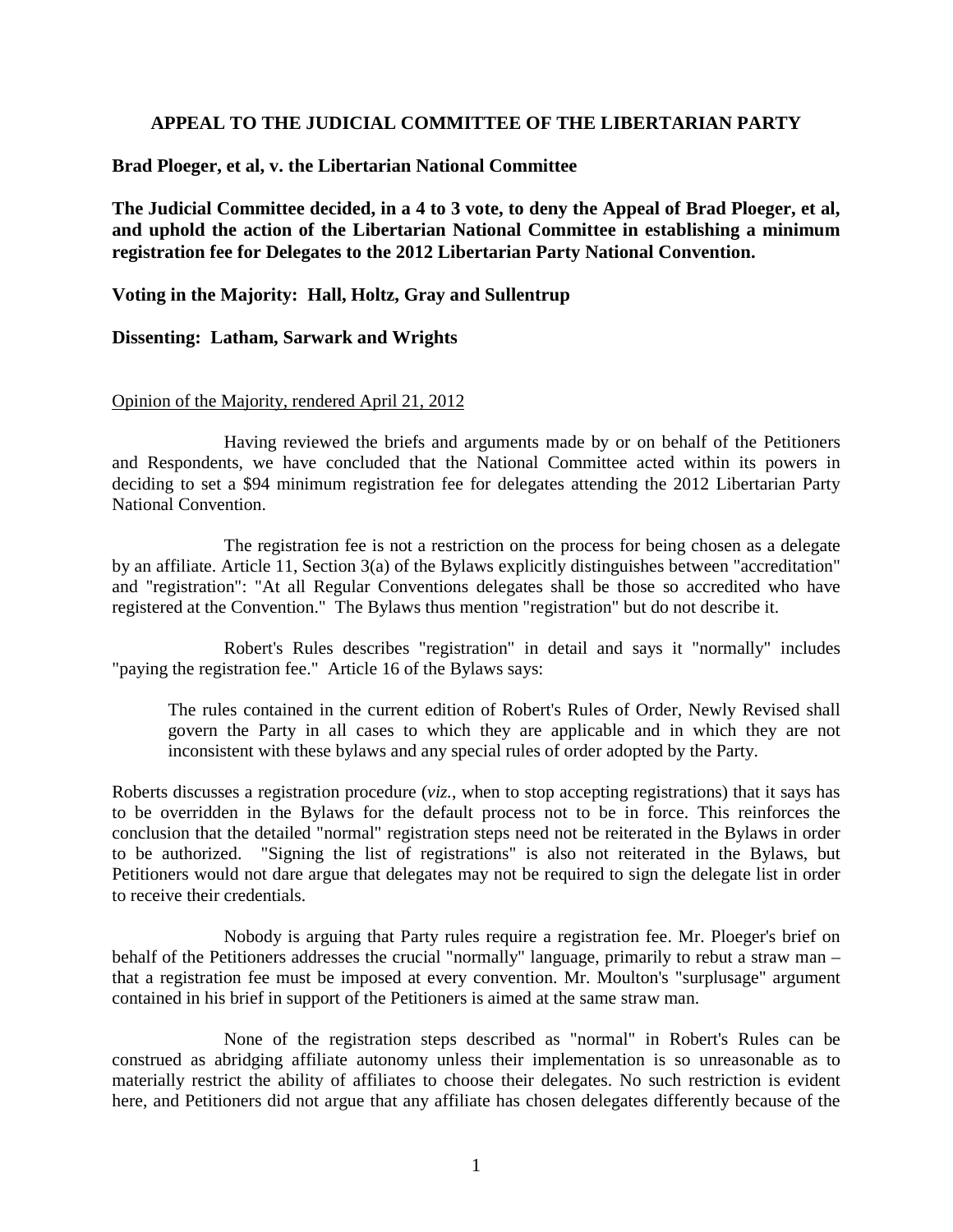registration fee. If an implementation of registration steps is reasonable (e.g., proving identity, signing in, paying a cost-sharing fee, getting a photo badge), then an affiliate's autonomy is not abridged just because some of their delegates decide not to comply with the registration process.

Some (but not Mr. Ploeger's brief on behalf of the Petitioners) argue that not having a registration fee is a custom that has now become binding. This is a strong argument, if it could be proven. However, not all prior conventions have available minutes, and surviving minutes do not record such registration procedures. We do not even know when between 1972 and 1989 the registration language was added to the Bylaws. In the absence of reliable evidence about this alleged custom, the Party of Principle should be governed not by lore but by the text of its rules.

Mr. Ploeger's argument on behalf of the Petitioners that the delegate registration fee violates the Robert's rule against member assessments beyond Bylaws-authorized dues does not ring true. That rule is irrelevant, as it merely restricts the Party from levying extra charges on all members, but does not preclude charging some members for activities that not all members undertake.

As both the Petitioners and Respondents agree, the Judicial Committee has jurisdiction of this matter under Article 8, Section 13, of the Bylaws, which provides:

Upon appeal by ten percent of the delegates credentialed at the most recent Regular Convention or one percent of the Party sustaining members the Judicial Committee shall consider the question of whether or not a decision of the National Committee *contravenes specified sections of the Bylaws* (emphasis added).

The Bylaws neither expressly authorize nor expressly prohibit charging delegates a convention registration fee, and thus the decision of the National Committee cannot be voided by the Judicial Committee, because the decision does not contravene a particular section of the Bylaws.

The Bylaws do provide that "[t]he National Committee shall have control and management of all the affairs, properties and funds of the Party consistent with these Bylaws." See Bylaws Article 8, Section 1. The Bylaws also require the Libertarian Party to hold a biennial national convention, a task which falls to the National Committee.

The \$94 minimum registration fee set by the National Committee appears to be reasonably related to the actual anticipated per delegate cost of staging the convention business sessions. Consequently, the National Committee had a rational basis for the fee, and its actions were within its authority to plan and manage the convention.

Opinion of Bill Hall and Brian Holtz, joined in by James Gray and Robert W. Sullentrup. Robert W. Sullentrup has also issued a separate concurring opinion.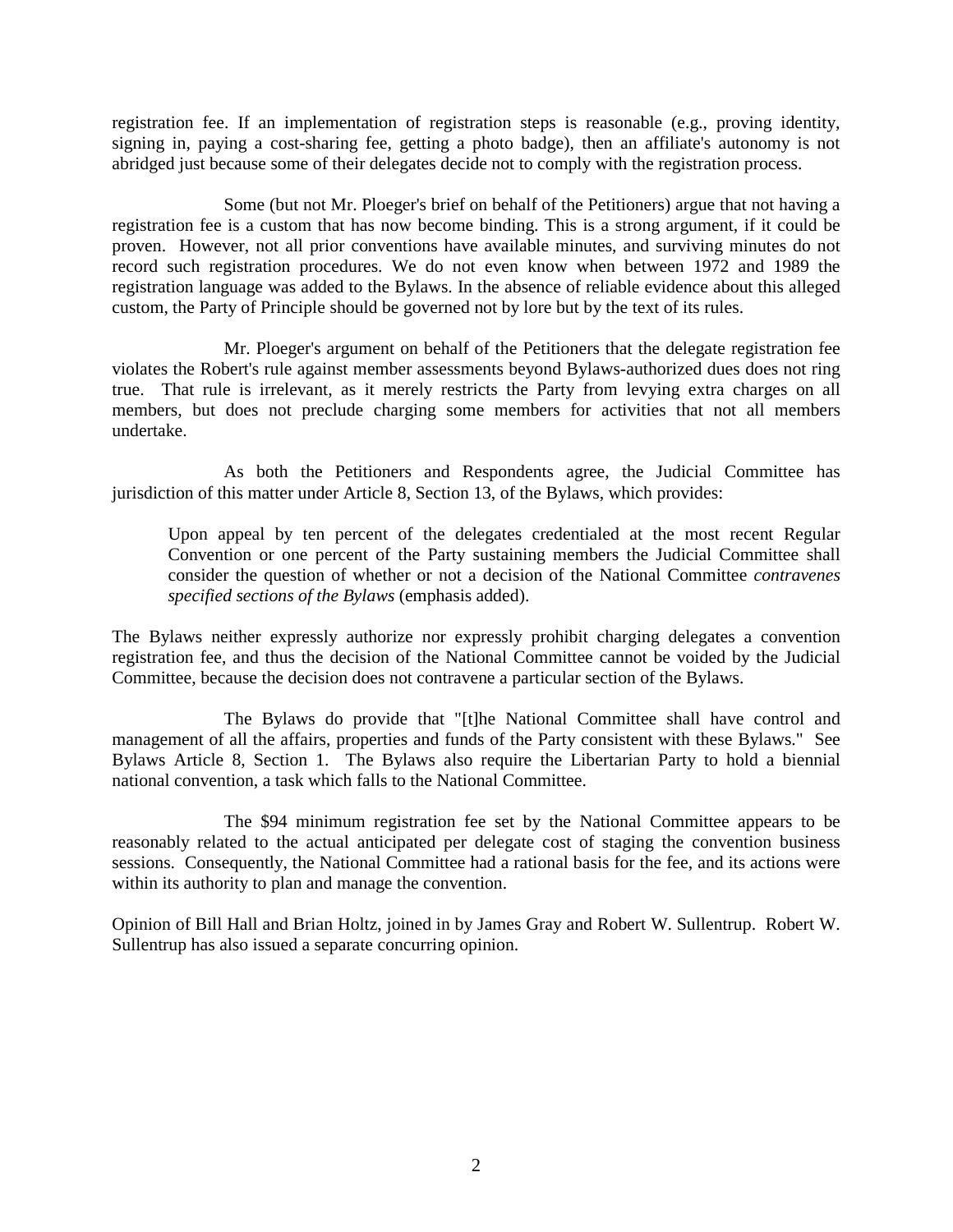# Bradley Ploeger vs. Libertarian National Committee Opinion of Robert W. Sullentrup

### *I reject the claim brought by Mr. Ploeger on all counts and without exceptions, conditions or qualifications.*

Missing from Mr. Ploeger's brief is the answer to the obvious question of how the party is supposed to create the convention that so many are expected to attend for free? With no apparent need for any of the convention goers to assume any responsibility, it's just as if conventions are to spring from the ether, grow on trees or materialize in the morning after someone leaves milk and cookies on the kitchen table.

For some time prior to my being on the National Committee, conventions were financed via the deceit if not fraud of concealing from high-end package buyers that their payments were subsidizing freeloaders. Now that this practice has been exposed and corrected, and because Mr. Ploeger has broached a petition to continue this injustice, I shall provide the analysis for my unmitigated rejection of this claim.

Bylaws Articles 6.3 and 11.3.b give affiliates control of which of their members shall be the delegates they send to the national convention. The national party has no role in selecting those delegates. In no case does it remove a delegate's obligation to register at the convention.

Being named a delegate delivers the delegate to the front door of the convention, conveying the permission to represent the state affiliate at the convention. To get through the door, delegates must be admitted. Chapter XIX of RONR lays out the procedure for being admitted to a convention. It is abundantly clear that admission will not occur until the delegate's fees are paid. There is nothing whatsoever about entitlements of named delegates. Written in a more responsible era, the text lays out the common-sense notion that if the delegate does not pay the fee, then it is the obligation of the affiliate who sent him or her to assist with the fee and travel and accommodations as well. Typically the affiliate will expect something in return, most likely a convention report from the delegate.

If Chapter XIX weren't enough, the brilliant opinion from Henry M. Robert III, the grandson of the original RONR author, of February 19, 2010 supports the position that no provision in the party bylaws, our rules or parliamentary authority prohibits charging convention fees. Moreover, the National Committee has the authority to set convention registration fees.

As the opinion points out, it is not appropriate to levy additional charges on party members AS MEMBERS absent any bylaws provision. But if an organization were not able to assess additional fees for special dinner dances open to only members, or for conventions, then what else would be off limits? Mr. Robert noted, "If the organization produced publications or other items for sale, members could obtain them  $-$  presumably in unlimited quantity  $-$  for free, and only nonmembers could be charged."

The bottom line is members and affiliates have rights. *They also have obligations.*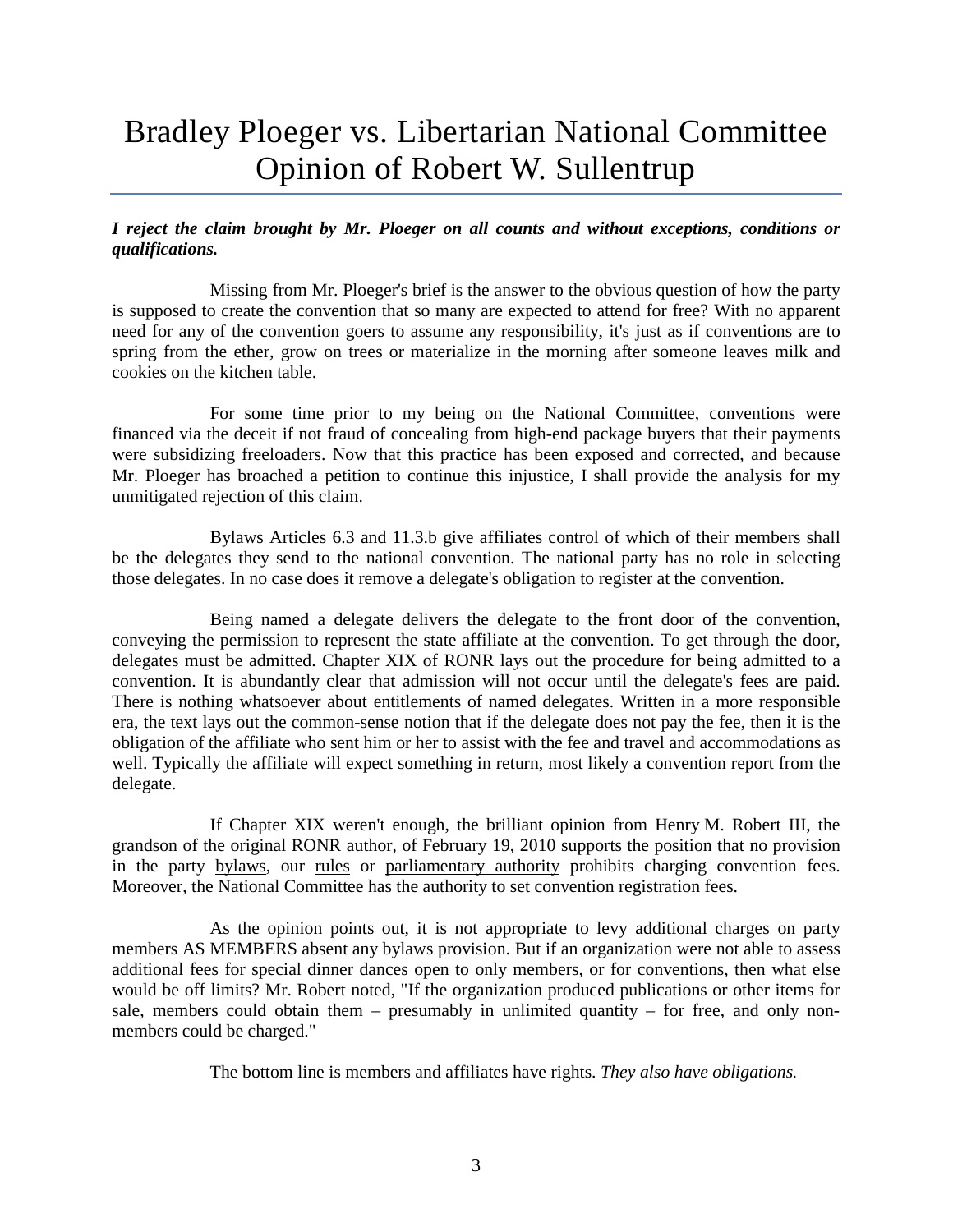Beyond the technical arguments listed above, as the Party of Principle we must crush initiatives that would introduce in any form or to any degree *servitude – part time slavery —* into convention financing. No one has a claim on any other convention goer's resources, or on the portions of their lives that they devote to earning the funds to subsidize another's attendance. If such claims are enabled by deceit, fraud, force or by default from the paltry contributions of party slackers, they command portions of others' lives and as such are unjust and inexcusable.

As a fairer approach, may I suggest the more affluent petitioners voluntarily subsidize convention freeloaders? I was willing to help do that for the 2010 convention held in my home town<sup>1</sup> and I encouraged others to support an initiative I termed the *Missouri Compromise*. Had it been enacted, demand from freeloaders and supply from contributors would have been in equilibrium with no coercion or fraud.

If demand exceeded supply then the free market would have resolved the rest. The United States of America is the greatest country the world has ever known in which productive individuals can prosper, and \$94 should not be a burden for anyone willing to participate. Perhaps prospective convention goers could persuade other Libertarians that their party contributions and knowledge were sufficient to merit a \$94 subsidy. Fee-paying delegates do this all the time in the general economy using the skills and abilities they have honed and freely exchange via the products and services they offer.

*The last place in the universe where I would expect to find people bellowing for convention subsidies from their compatriots is the Libertarian Party. It distresses me that members of this party, the party with the best playbook for restoring freedom to America in our vital and historic mission on which we have embarked, would prefer to assume the role of aggrieved 'victim' (abuse by conversion to a cash bar) and to reject shared responsibility, letting this party and our earnest efforts dissipate into a cesspool of adamant entitlement akin to that which we strive elsewhere to defeat.* 

Even Democrats<sup>2</sup> in this country at one time knew better, and it is significant in itself that Democrats be quoted here as paragons of responsibility. With apologies to President Kennedy, "Ask not what your party can do for you, ask what you can do for your party." Our party is replete with those for whom it is now too much to ask to abandon their purported entitlement to a free convention over \$94, less than a cup of coffee a week. Adopt a supportive attitude being willing to share in convention costs if only because we're all in this together? Faggedaboudit.

In too many quarters there is little interest anymore in asking what one might do for the party. I am ashamed and dispirited for us all.

<sup>&</sup>lt;sup>1</sup> Point of information. Can anyone remind me who won the 2011 World Series? I seem to have forgotten.

 $2$  What's the difference between a liberal Democrat and a Libertarian? One good course in economics.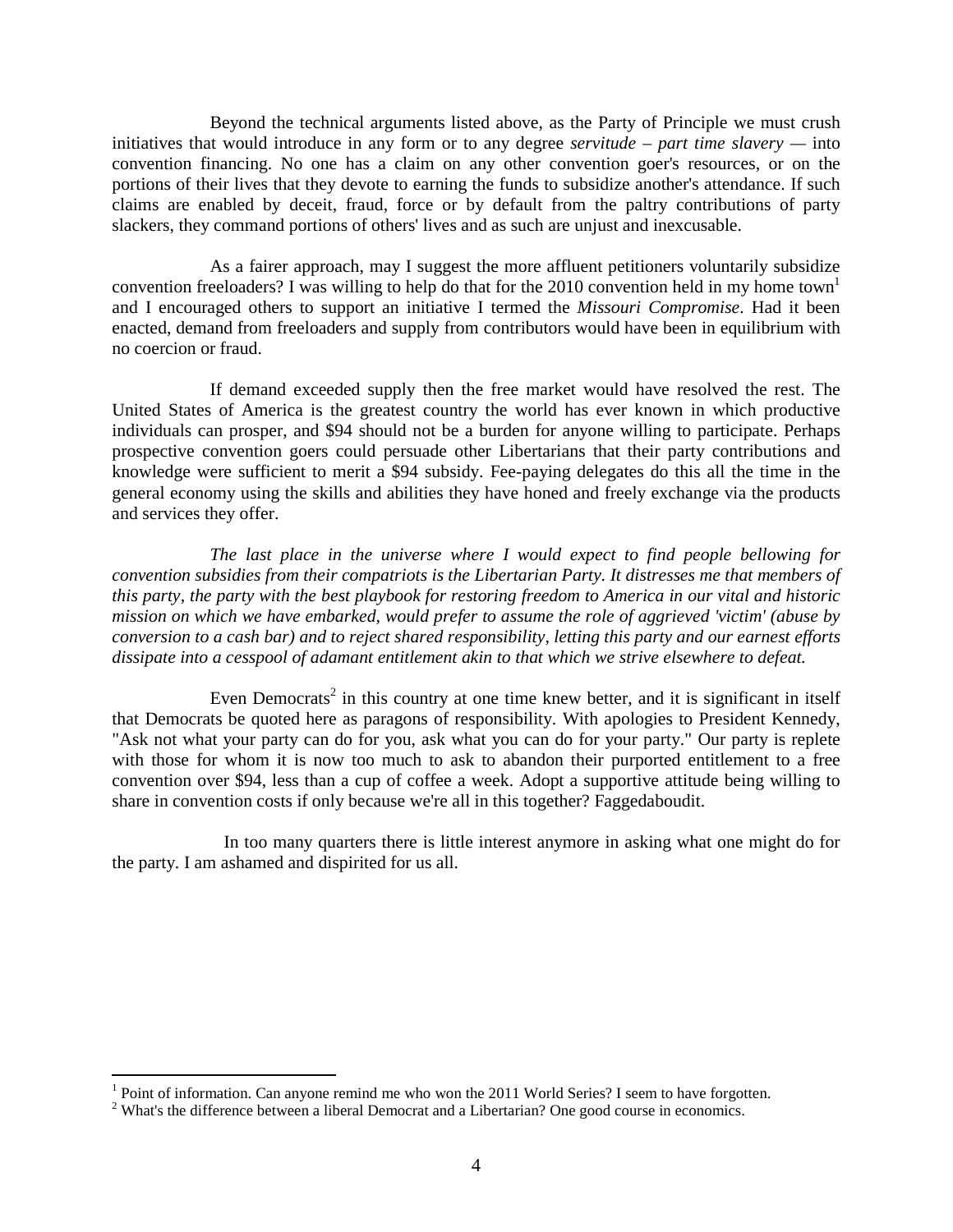### Opinion of the Minority, rendered April 21, 2012

The Libertarian National Committee's decision to impose a registration fee $<sup>1</sup>$  upon</sup> delegates who intend to participate in the business at the Libertarian Party's 2012 convention creates a new and disadvantaged class ("can't pay or won't pay") of prospective delegates who would be unable to participate in a convention vote to approve or reject such a registration fee before it is imposed. The LNC's decision even bars a life member of the Party, selected as a delegate by his/her state-level affiliate party – who may be accustomed to attending Regular Conventions without being *required to pay* a registration fee – from receiving delegate credentials unless the registration fee is paid first.

Petitioners Brad Ploeger *et al* and Respondent Libertarian National Committee appear to agree that the Party's Bylaws are silent with respect to a registration fee. "The Bylaws themselves do not directly define 'registered' or 'registration.'" Balch Brief for Respondents, at 3; *see also* Brief for Petitioners, at 14. If the Bylaws are silent on the question, how can a decision of the National Committee contravene a specified section of the Bylaws?<sup>2</sup> The specified Bylaw is Article 16, which incorporates Robert's Rules of Order, Newly Revised (RONR) by reference. *See* Bylaw 16; *see also* Balch Brief for Respondents, at 3.

Respondent LNC's brief offers further support for the Judicial Committee's authority to consider whether the LNC's decision to impose a registration fee comports with the Party's Bylaws:

A decision by the Judicial Committee in this case that the National Committee was within its authority in setting a registration fee that is unquestionably reasonably related to recouping the costs of conducting the convention would by no means foreordain its conclusion in very different fact conditions – to take an absurd example, such a decision would not preclude the Judicial Committee from considering whether a convention registration fee set at \$100,000 was inconsistent with the Bylaws, based on a claim that, by preventing the attendance of all but a handful of extremely wealthy delegates, it was intentionally designed to deter most delegates from attending the convention.

Balch Brief for Respondents, at 7-8. If this is true, what specific bylaw would be contravened that would authorize the Judicial Committee to consider a \$100,000 fee, but not a \$94 fee? The answer, again, is Article 16.

Looking to RONR, one of the Principles of Interpretation of bylaws states: **"If the bylaws authorize certain things specifically, other things of the same class are thereby**  *prohibited***."** RONR (11th ed.), p. 589, ll. 33-34 (emphasis supplied).

The so-called TANSTAAFL ("There Ain't No Such Thing As A Free Lunch") package "is the minimum required payment for Delegates and Alternates to enter the Convention to participate in Libertarian Party business, and in Libertarian Delegate meetings and activities." 2012 Libertarian National Convention website (www.betonliberty.org), last accessed April 22, 2012.

 $2^{2}$  Upon appeal by ten percent of the delegates credentialed at the most recent Regular Convention or one percent of the Party sustaining members the Judicial Committee shall consider the question of whether or not a decision of the National Committee contravenes specified sections of the Bylaws. If the decision is vetoed by the Judicial Committee, it shall be declared null and void. Bylaws 8.13.